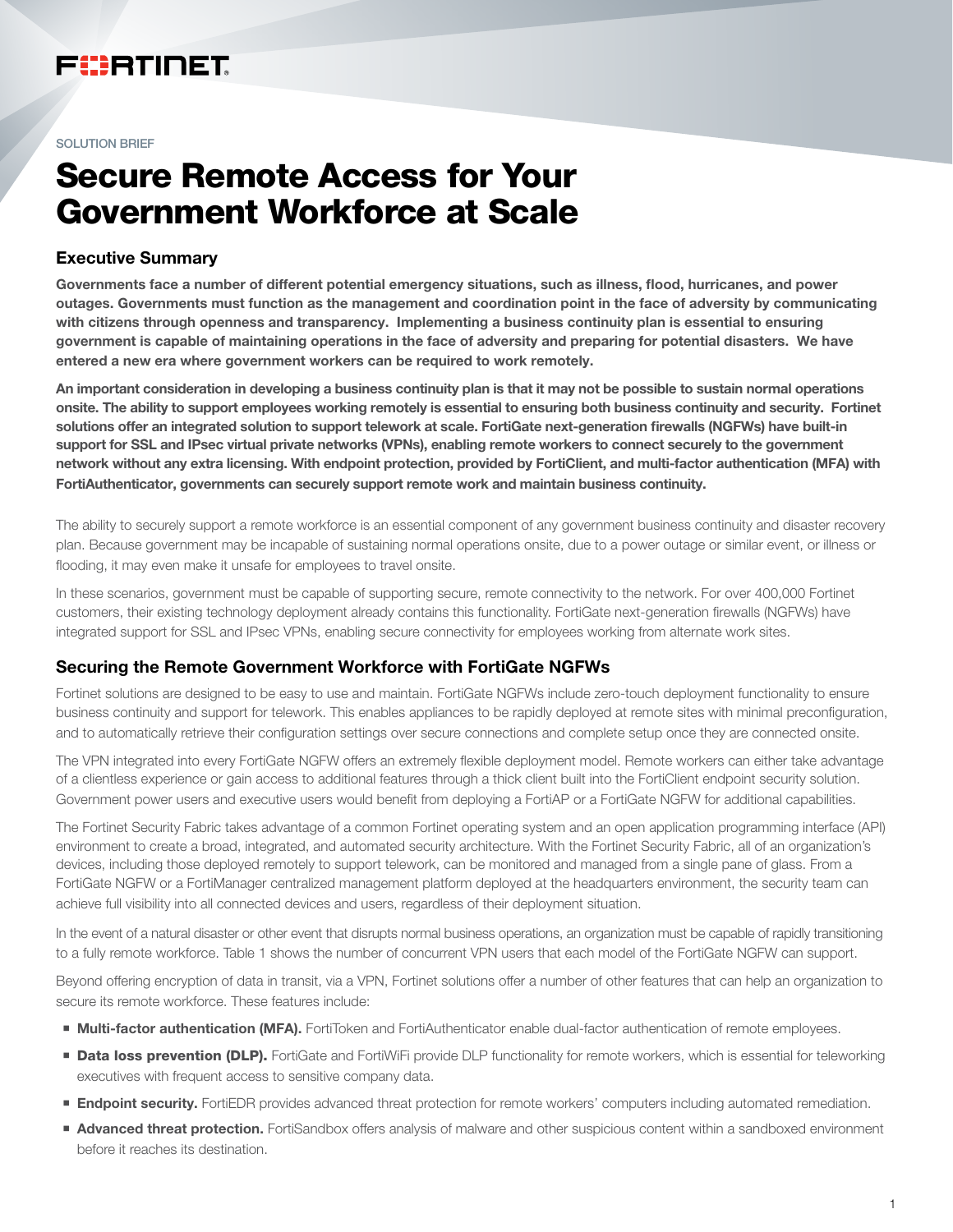- **Wireless connectivity.** FortiAPs provide secure wireless access at remote work locations with full integration and configuration management in a single pane of glass.
- **Device access management.** FortiNAC is able to enforce bring-your-own-device (BYOD) policies even over remote VPN connections, allowing the organization to control what types of devices can connect and what access they receive.
- **Telephony.** FortiFone is a secure, Voice-over-IP (VoIP) telephony solution, whose traffic is secured, managed, and monitored by a FortiGate NGFW. It is available in soft client and several hardware options.

| Model                                 | <b>Concurrent SSL VPN Users</b> | <b>Concurrent IPsec VPN Users</b> | Managed FortiAPs (Tunnel Mode) |
|---------------------------------------|---------------------------------|-----------------------------------|--------------------------------|
| 100E                                  | 500                             | 10,000                            | 32                             |
| 100F                                  | 500                             | 16,000                            | 64                             |
| 300E                                  | 5,000                           | 50,000                            | 256                            |
| 500E                                  | 10,000                          | 50,000                            | 256                            |
| 600E                                  | 10,000                          | 50,000                            | 512                            |
| 1100E                                 | 10,000                          | 100,000                           | 2,048                          |
| 2000E                                 | 30,000                          | 100,000                           | 2,048                          |
| All Larger Models*                    | 30,000                          | 100,000                           | 2,048                          |
| *3300E supports 1,024 Tunnel Mode APs |                                 |                                   |                                |

Table 1: Number of concurrent VPN connections supported by various models of FortiGate NGFWs.

## Use Cases for Fortinet Products Supporting Remote Government Work

Not every government employee requires the same level of access to resources when working remotely. Fortinet provides tailored telework solutions for every remote worker:

1. Standard government worker. The majority of these workers require access to email, internet, teleconferencing, limited file sharing, and function-specific capabilities (HR, etc.) from their remote work site. This includes access to Software-as-a-Service (SaaS) services in the cloud, such as Microsoft Office 365, as well as a secure connection to the government network.

They connect using FortiClient integrated VPN client software and verify their identity with FortiToken for MFA.



Figure 1: Fortinet solution deployment for standard government worker.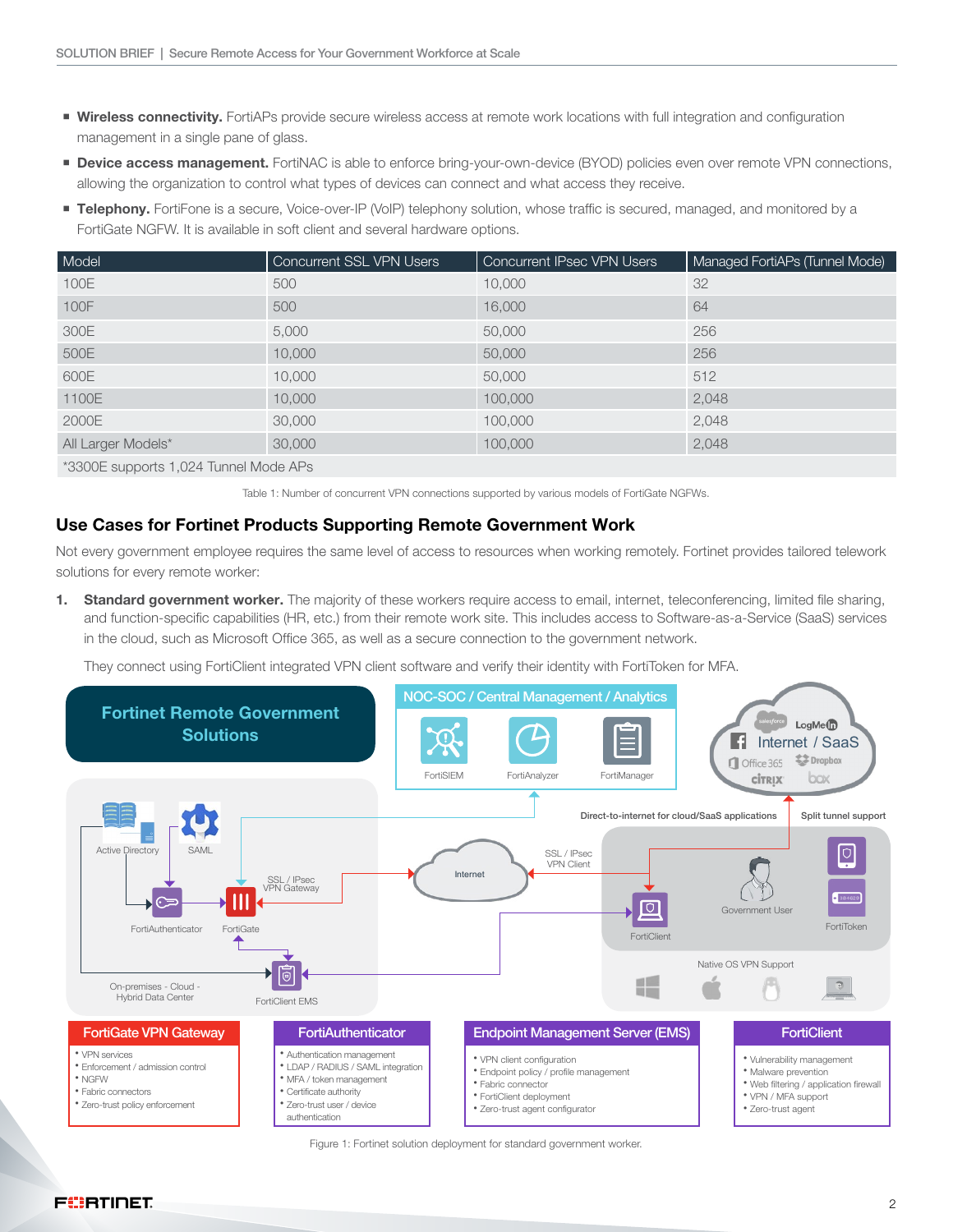2. Government power user. Power users are government employees who require a higher level of access to government resources while working from a remote location. This may include the ability to operate in multiple, parallel IT environments and includes employees such as system administrators, IT support technicians, and emergency personnel. For these power users, deployment of a FortiAP access point at their alternate work site provides the level of access and security that they require. This enables secure wireless connectivity with a persistent, secure tunnel to the government network. FortiAPs can be deployed with zero-touch provisioning (ZTP) and will be managed by the FortiGate NGFWs in the office. Should a government phone need to be deployed, it can simply plug into the FortiAP for connectivity back to the agency office.



Figure 2: Fortinet solution deployment for government power user.

3. Government super user. A super user is an employee who requires advanced access to sensitive government resources, even when working from an alternate office location. They frequently process extremely sensitive and confidential information. This employee profile includes administrators with privileged system access, support technicians, key government partners and organizations aligned to the continuity plan, emergency personnel, government executives such as agency heads, governors, and mayors and their staffs.

 For these super users, their alternate work site should be configured as an alternate office location. While they require the same solutions as standard government workers and power users, they also require additional functionality. FortiAP can be integrated with a FortiGate NGFW or FortiWiFi appliance for secure wireless connectivity with built-in DLP. FortiFone provides soft client or hardware versions of telephony via VoIP that is managed and secured via onsite FortiGate NGFWs or a FortiManager centralized management platform deployed at the office location.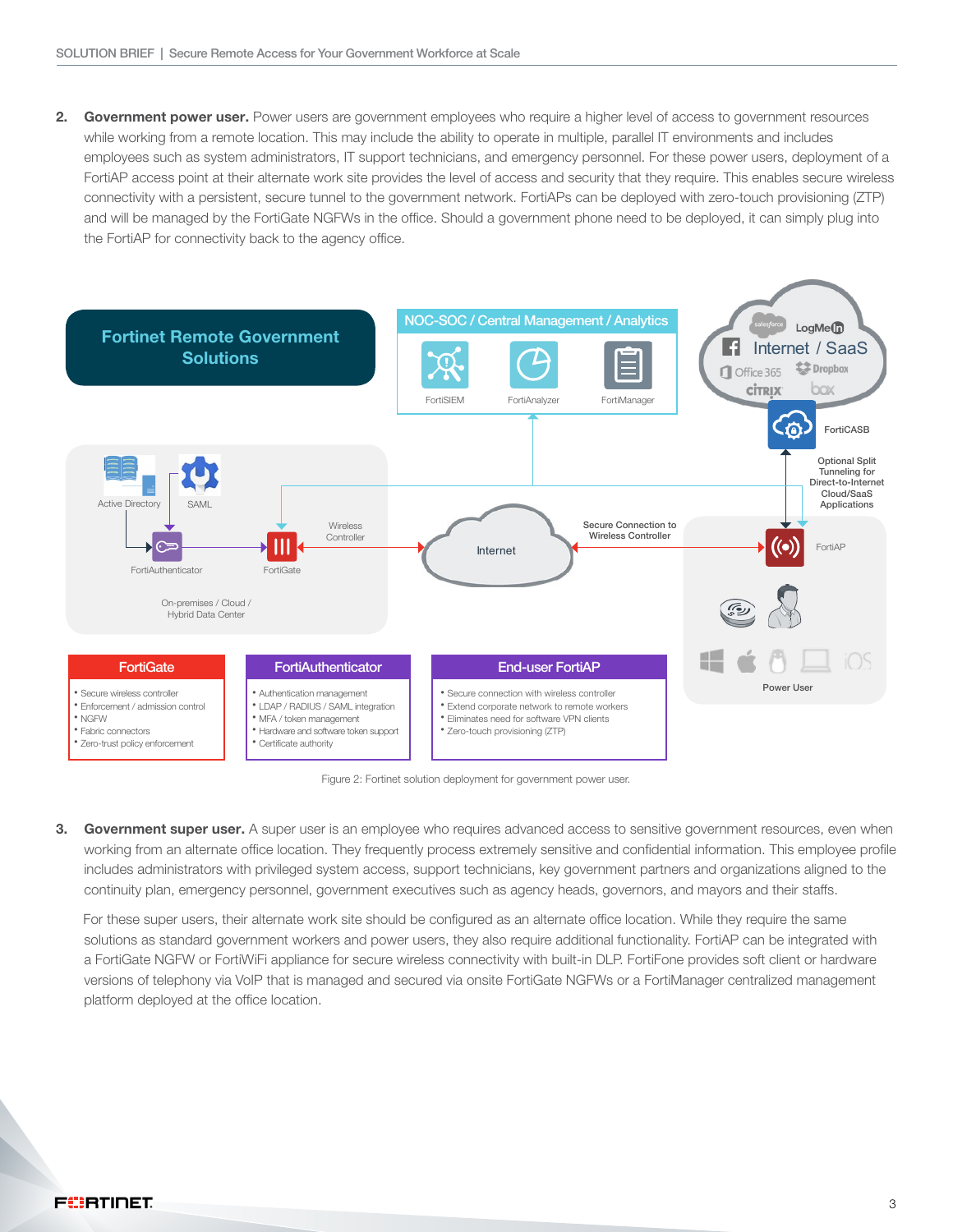

Figure 3: Fortinet solution deployment for government super user.

## Achieve Full Security Integration with Fortinet Solutions

The Fortinet Security Fabric enables seamless integration of the government remote workforce. All Fortinet solutions are connected via the Fortinet Security Fabric, enabling single-pane-of-glass visibility, configuration, and monitoring. A number of Fabric connectors, an open API environment, DevOps community support, and a large extended Security Fabric ecosystem enable integration with over 250 third-party solutions as well.

This is essential when governments are preparing a business continuity plan, since they may be forced to transition over to a fully remote workforce with little or no notice. Single-pane-of-glass visibility and management of security architecture ensures that support for telecommuting does not jeopardize cybersecurity.

The following solutions are part of the Fortinet Security Fabric and support secure telework:

- **FortiClient:** FortiClient strengthens endpoint security through integrated visibility, control, and proactive defense and enables organizations to discover, monitor, and assess endpoint risks in real time.
- **FortiGate (BYOL, PAYG):** FortiGate NGFWs utilize purpose-built cybersecurity processors to deliver top-rated protection, end-to-end visibility and centralized control, as well as high-performance inspection of clear-text and encrypted traffic.
- **FortiWiFi:** FortiWiFi wireless gateways combine the security benefits of FortiGate NGFWs with a wireless access point, providing an integrated network and security solution for teleworkers.
- **FortiFone:** FortiFone provides unified voice communications with VoIP connectivity that is secured and managed via FortiGate NGFWs. The FortiFone soft client interface allows users to make or receive calls, access voicemail, check call history, and search the organization's directory right from a mobile device. Multiple hardware options are available.
- **FortiToken:** FortiToken confirms the identity of users by adding a second factor to the authentication process through physical or mobile application-based tokens.

#### FORTIDET